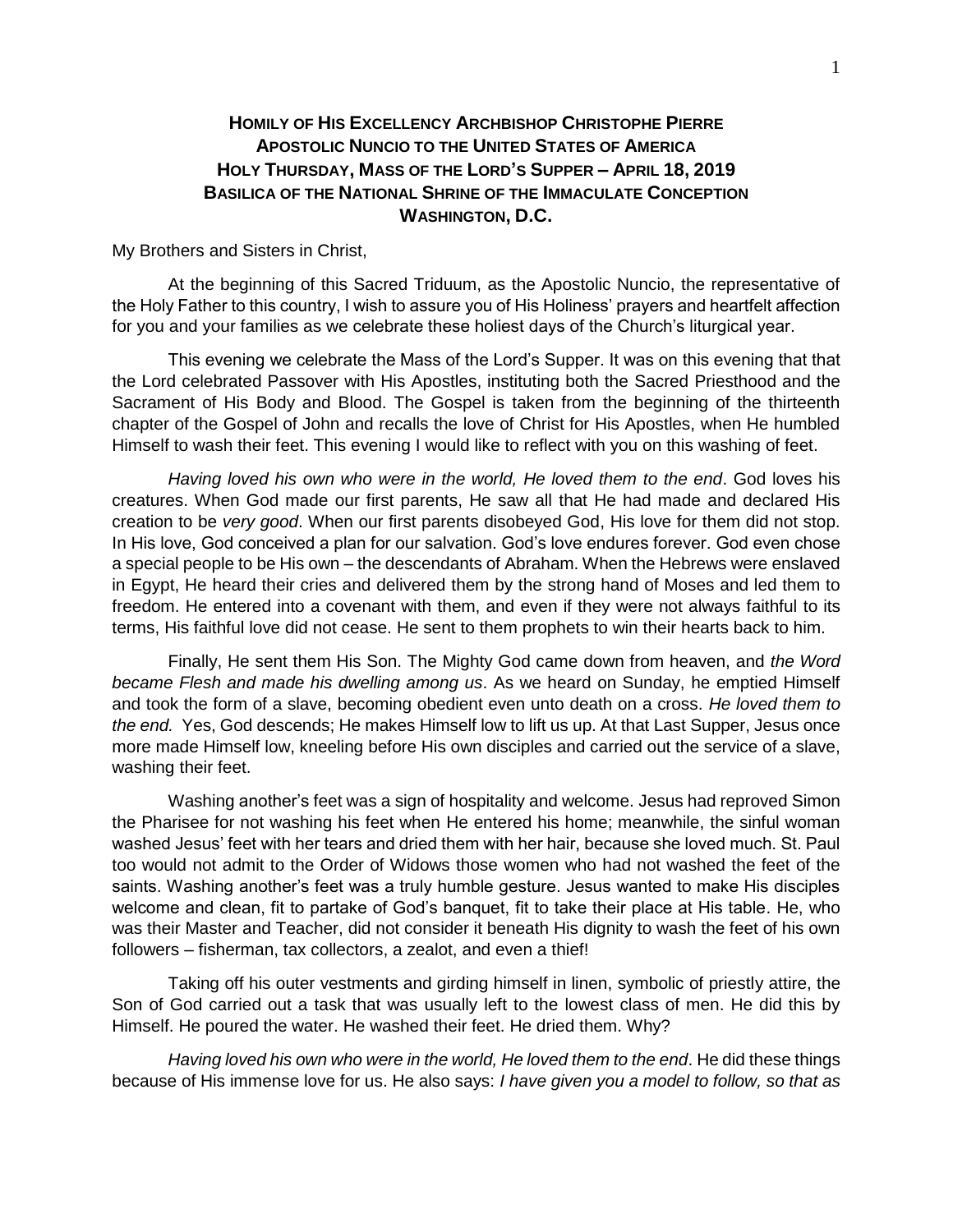*I have done for you, you should also do*. Jesus wanted to communicate God's love and to give an example to His Church's priests and His disciples of how to live – in humble service!

Jesus wanted to communicate God's love. Our God is not simply a God who is high in the sky, unknowable, and impersonal. No. Our God draws near to us. In His love, he is concerned about small things, and since He knows that we are made in His image and likeness, He sees us not as small and insignificant, but as great and worthy of His love. Jesus draws near to give us a share in the love He shares with the Father in the Holy Spirit.

He is near to us in the Sacrament of His Love, which He left us as a perpetual memorial – the Sacrament of His Body and Blood. This He gave to us, and in this Sacrament, He remains with His Church, even in the darkest times, even until the end of time, because despite human weakness and sinfulness, even in the Church's ministers, His love for us does not cease.

In the Gospel, Jesus washed the feet of *all* of His disciples. He even washed the feet of Judas, such was His love. Knowing what Judas would do, He still loved Him. Still, Jesus says: *You are clean, but not all.* God loves us, but He does not force His love upon us. Judas' love for money, his wanting to esteem himself among the enemies of Jesus for thirty pieces of silver, and his lack of true concern for the poor are reminders of what it means to be unclean. He lives his life by worldly criteria of success, and, in the process, forgets about love. Not only does he forget about love, he rejects Love itself. He values money and things over communion with Jesus. He lived a double-life, claiming to be a follower, one of the chosen Twelve, but without loving the Master.

Of this mystery of iniquity, St. Charles Borromeo writes: "In this affair, we can only stand in wonderment at the detestable perversity of the traitor who could not be moved by fear of the Lord, nor reverence for his majesty, nor by the innocence of life, nor by the magnitude of the benefits he had received."

This should cause all of us to pause to reflect on our own lives and fidelity to the Lord, to thank Him for the many blessings and graces we have received. We can ask ourselves: On what is my heart truly set – the things of this world or the things of the Lord? Furthermore, we are invited to consider the goodness of the Lord.

St. Charles continues: "But all the more worthy of wonder is the goodness of the Lord, who seeing and knowing the obstinacy of the traitor, did not cease to treat him with goodness and instead tried to soften his obdurate heart with every kind of benefit, leaving us an example so that we too might seek rather the conversion of our enemies rather than their ruin, and try to gain their souls rather than lose them" (In *Sancti Caroli Borromei Homiliae*, ed. Joseph A. Sax, Milano: Ioseph Marcellum, 1747-1748, vol. 1, Homilia II, 8-15)

*I have given you a model to follow, so that as I have done for you, you should also do*. If we are to learn anything from the Lord, it ought to be His goodness, even toward sinners. Tonight, we celebrate the goodness of the Lord in giving us the gifts of the priesthood and the Eucharist. We recall that He came to save us from our sins, not by threatening us with judgment, but by winning our hearts with the warmth of His Love, which flows from His Sacred Heart on which the Beloved Disciples rested his head.

It is precisely the Divine Goodness that purifies us and makes us clean. Some will soon be washed in the waters of baptism and be made a new creation. Others will experience His